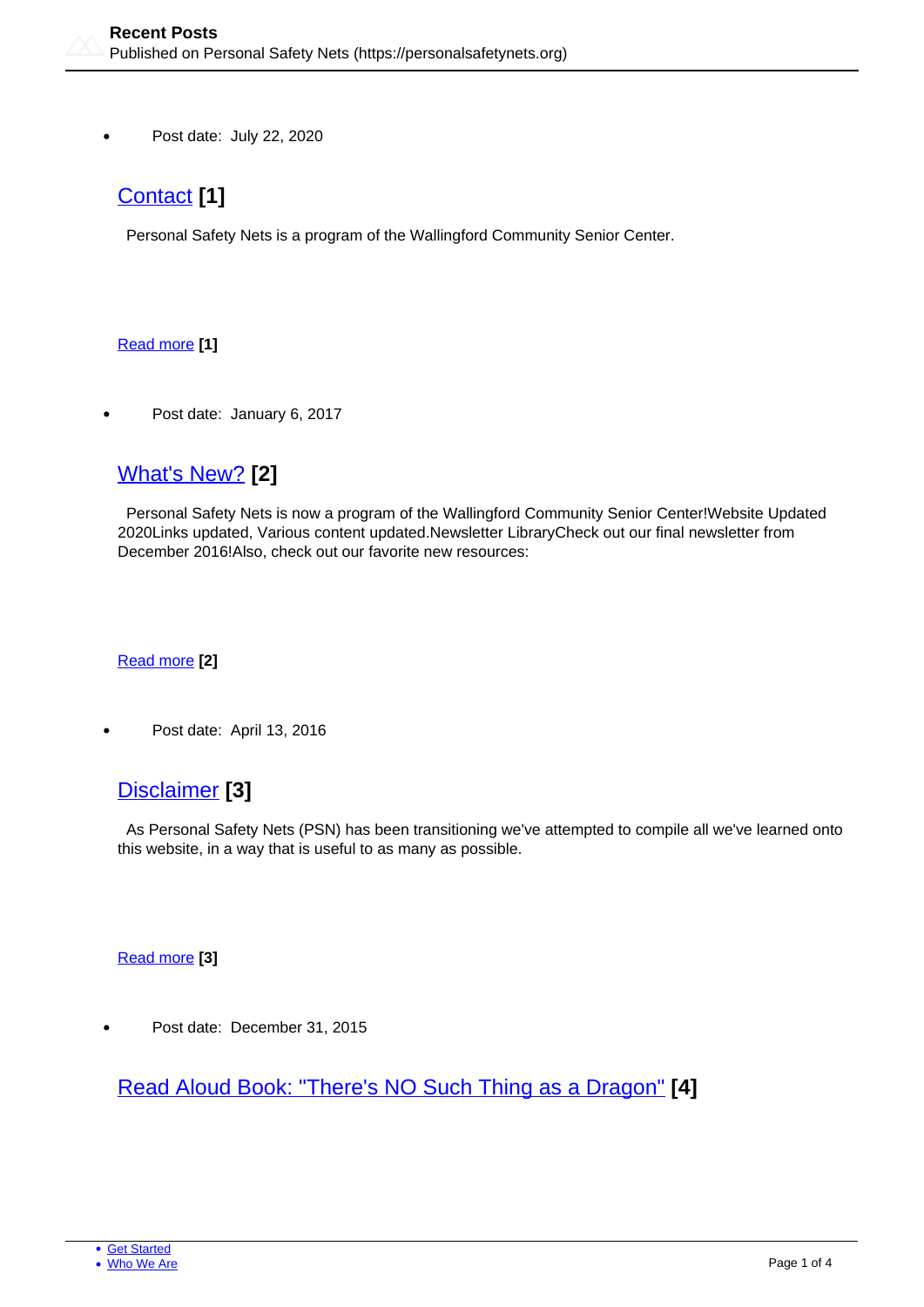#### [Read more](https://personalsafetynets.org/content/read-aloud-book-theres-no-such-thing-dragon) **[4]**

Post date: December 30, 2015

# [Certified Teachers](https://personalsafetynets.org/certified-teachers) **[5]**

#### [Read more](https://personalsafetynets.org/certified-teachers) **[5]**

Post date: December 30, 2015

## [Session Ice Breakers](https://personalsafetynets.org/content/session-ice-breakers) **[6]**

PSN Scavenger Hunt

#### [Read more](https://personalsafetynets.org/content/session-ice-breakers) **[6]**

Post date: December 30, 2015

### [Asking Exercise](https://personalsafetynets.org/content/asking-exercise) **[7]**

First, ways to respond: Yes, no, explanation, none, curt, alternative, apology...

#### [Read more](https://personalsafetynets.org/content/asking-exercise) **[7]**

Post date: December 30, 2015

## [Problem-Solving Scenarios](https://personalsafetynets.org/content/problem-solving-scenarios) **[8]**

 Group Action ExerciseNote: These scenarios can be used in a class situation (assign individuals and/or groups to do one or more) and follow up with a discussion for the entire class, or simply considered by the classroom in an open discussion. They can also be given as homework or research assignments.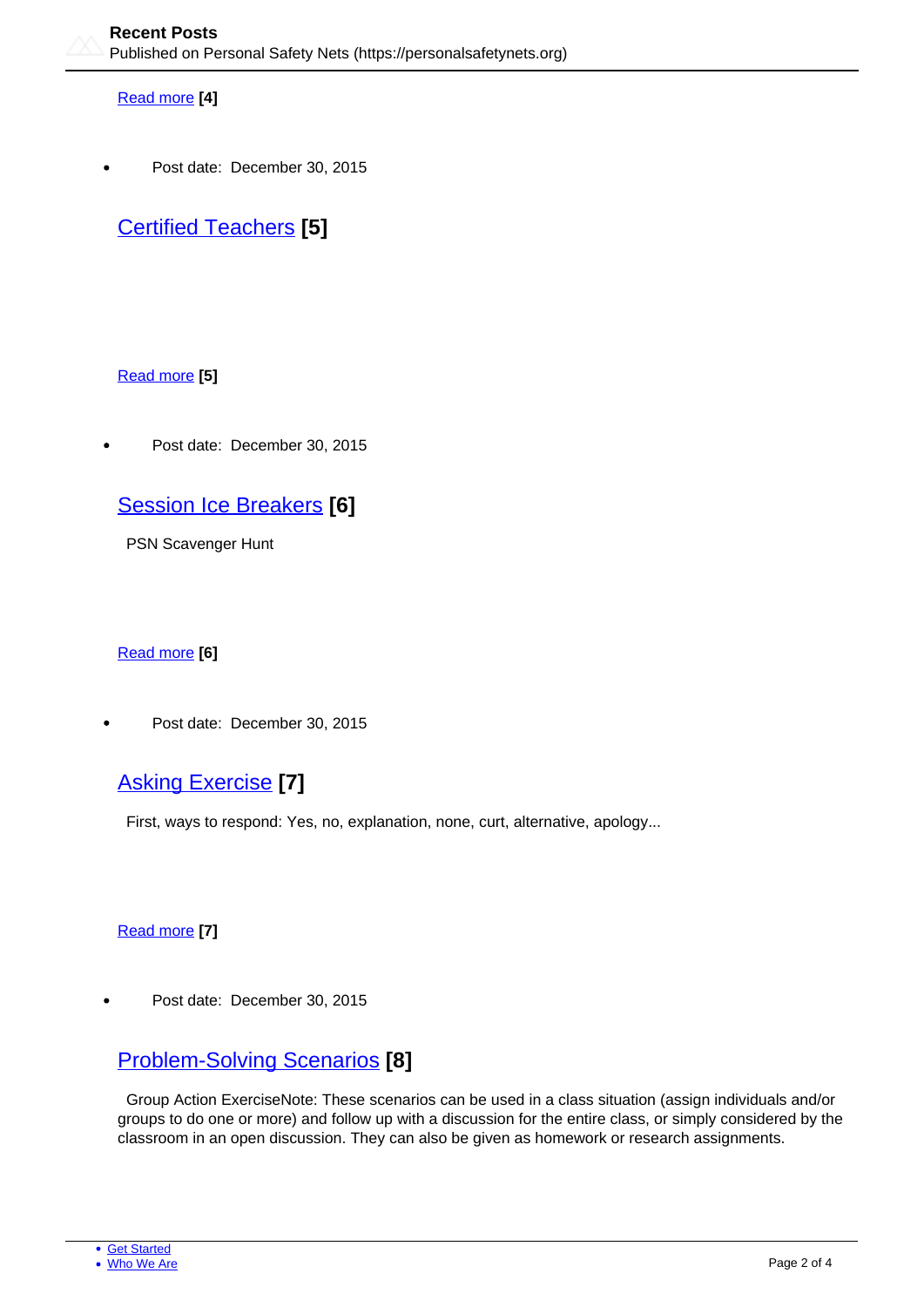[Read more](https://personalsafetynets.org/content/problem-solving-scenarios) **[8]**

Post date: December 23, 2015

## [Agenda Sample - Three Hours](https://personalsafetynets.org/content/agenda-sample-three-hours) **[9]**

 Agenda OverviewWhat is a personal safety net (PSN)? Why is a PSN vital to our well-being and our ability to navigate life and PSN its challenges and changes with resiliency and support?8 Pillars of ResilienceWhat Research Says About Working in Groups

[Read more](https://personalsafetynets.org/content/agenda-sample-three-hours) **[9]**

Post date: December 23, 2015

### [Agenda Sample - 90 Minutes](https://personalsafetynets.org/content/agenda-sample-90-minutes) **[10]**

 Agenda OverviewWhat is a personal safety net (PSN)? Why is a PSN vital to our well-being and our ability to navigate life and PSN its challenges and changes with resiliency and support?8 Pillars of ResilienceAsking for HelpUsing a Wallet Card HANDOUTS/ACTIVITIES

[Read more](https://personalsafetynets.org/content/agenda-sample-90-minutes) **[10]**

Post date: December 23, 2015

### [Agenda Sample - 45-60 minutes](https://personalsafetynets.org/content/agenda-sample-45-60-minutes) **[11]**

 Agenda OverviewWhat is a personal safety net (PSN)? Why is a PSN vital to our well-being and our ability to navigate life and PSN its challenges and changes with resiliency and support?8 Pillars of ResilienceUsing a Wallet Cards HANDOUTS/ACTIVITIES

[Read more](https://personalsafetynets.org/content/agenda-sample-45-60-minutes) **[11]**

Post date: December 23, 2015

### [Agenda Sample - 2-part - Two Hours](https://personalsafetynets.org/content/agenda-sample-2-part-two-hours) **[12]**

Agenda Overview